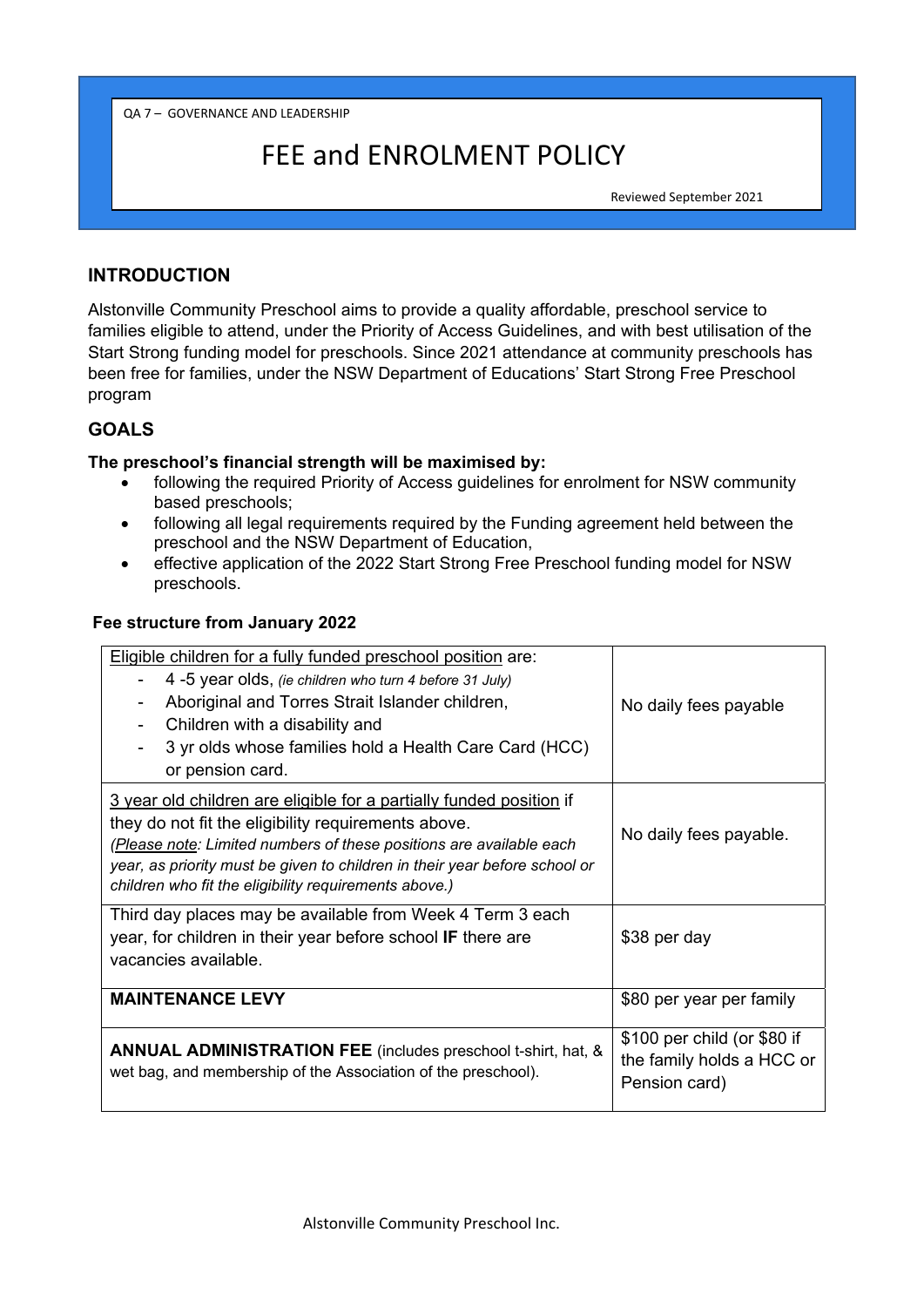## **STRATEGIES**

- 1. Alstonville Community Preschool will operate a two day attendance model to best fit with the application of the Start Strong Free funding program for NSW Preschools. Five of these two day groups will operate across each week.
- 2. A third day of attendance each week may be available for children in their year before school, subject to vacancy, from Week 4 Term 3 each year. A daily fee (see above) is payable for this day as it is over and above the free, two day attendance.
- 3. Additional days may be offered earlier than Term 3, if vacancies exist, on a case by case basis for children who are at risk, from vulnerable families, or who have high inclusion support needs, at the Directors discretion.
- 4. Fees and levies are determined annually by the Management Committee after taking into consideration available Government funding and annual operational costs.
- 5. The Director will ensure all families are made aware of preschool fees and levies on enrolment;
- **6.** It is expected that fees and levies will be paid **in advance** at all times. On acceptance of a place, and at the start of each year of enrolment at Alstonville Community Preschool from 2022, the Administration fee is payable. A child's enrolment will not be confirmed until payment of this annual fee each year.
- 7. An invoice for the annual Maintenance Levy will be emailed at the start of each year, to the email address given on the child's enrolment form. It is the responsibility of each family to update this email address if necessary.
- 8. Fees and levies can be paid by direct deposit to:

**Alstonville Community Preschool BSB: 062657 Acc. No. 10142402**  *Please include your child's name in the reference field as payment is made.*  **OR**  by EFTPOS or cash at reception

- 9. Preschool hours are 8.30am to 4.00pm daily from Monday to Friday during NSW school terms. A surcharge will apply in the form of a late fee of \$10 per each 15 minutes, when parents are consistently late in picking up their child.
- 10. If a child is withdrawn during the year, a minimum of two (2) weeks' notice is required. Notice of withdrawal of a child's enrolment will be required in writing by email to director@alstonvillepreschool.com.au
- 11. Details of an individual family's account and all completed forms are kept confidentially by the preschool, and stored appropriately as per the Privacy Collection Statement. Families may access their own account records at anytime.
- 12. If you are experiencing any short or long term financial hardship or extenuating circumstances, please contact the Director.

#### **EVALUATION**

There will be an efficient and effective process for payment of affordable fees and levies that is well communicated to families.